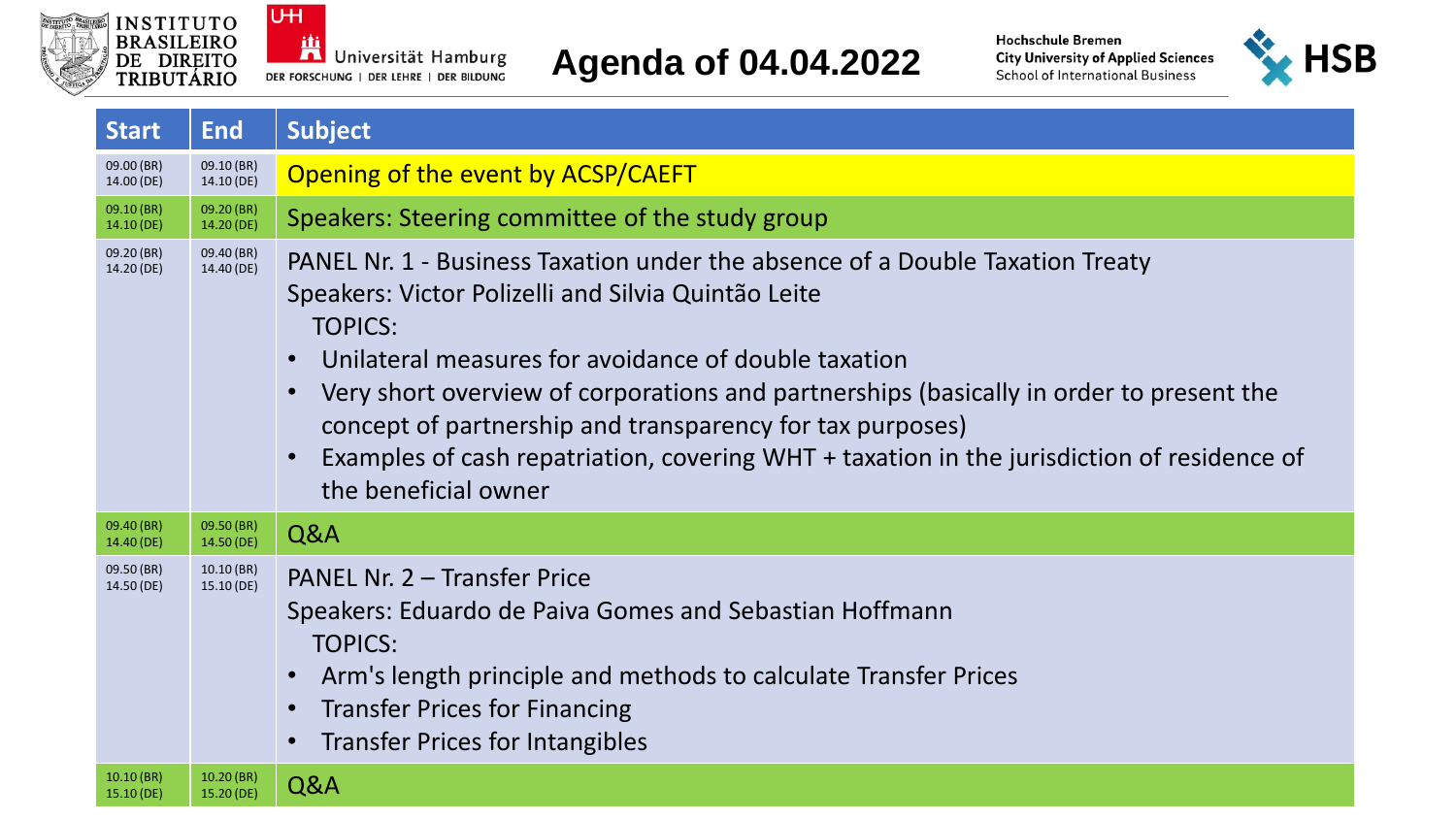



Hochschule Bremen<br>City University of Applied Sciences<br>School of International Business



## **Agenda of 04.04.2022**

| <b>Start</b>               | <b>End</b>                   | <b>Subject</b>                                                                                                                                                                                                                                                         |
|----------------------------|------------------------------|------------------------------------------------------------------------------------------------------------------------------------------------------------------------------------------------------------------------------------------------------------------------|
| 10.20 (BR)<br>15.20 (DE)   | 10.40 (BR)<br>15.40 (DE)     | PANEL Nr. 3 - Fiscal Federalism<br>Speaker: Alberto Macedo<br><b>TOPICS:</b><br>Distribution of tax revenues among the political levels of the state and equalization mechanisms                                                                                       |
| $10.40$ (BR)<br>15.40 (DE) | $10.50$ (BR)<br>$15.50$ (DE) | Q&A                                                                                                                                                                                                                                                                    |
| $10.50$ (BR)<br>15.50 (DE) | 11.10(BR)<br>16.10(DE)       | PANEL Nr. 4 - Taxation of Digital Goods and Services under the absence of a global standard<br>Speakers: Eduardo de Paiva Gomes and Peter Scheller<br><b>TOPICS:</b><br>Generic overview of Taxation on the digital economy<br><b>Business Model - specific points</b> |
| 11.10(BR)<br>16.10 (DE)    | 11.20 (BR)<br>16.20 (DE)     | Q&A                                                                                                                                                                                                                                                                    |
| 11.20(BR)<br>16.20 (DE)    | 11.30(BR)<br>16.30(DE)       | <b>Coffee break</b>                                                                                                                                                                                                                                                    |
| 11.30 (BR)<br>16.30 (DE)   | 11.50(BR)<br>16.50 (DE)      | PANEL Nr. $5 -$ Finance/Tax and Environment<br>Speakers: Roberto Biava and Vera de Hesselle                                                                                                                                                                            |
| 11.50 (BR)<br>16.50 (DE)   | 12.00(BR)<br>17.00 (DE)      | Q&A                                                                                                                                                                                                                                                                    |